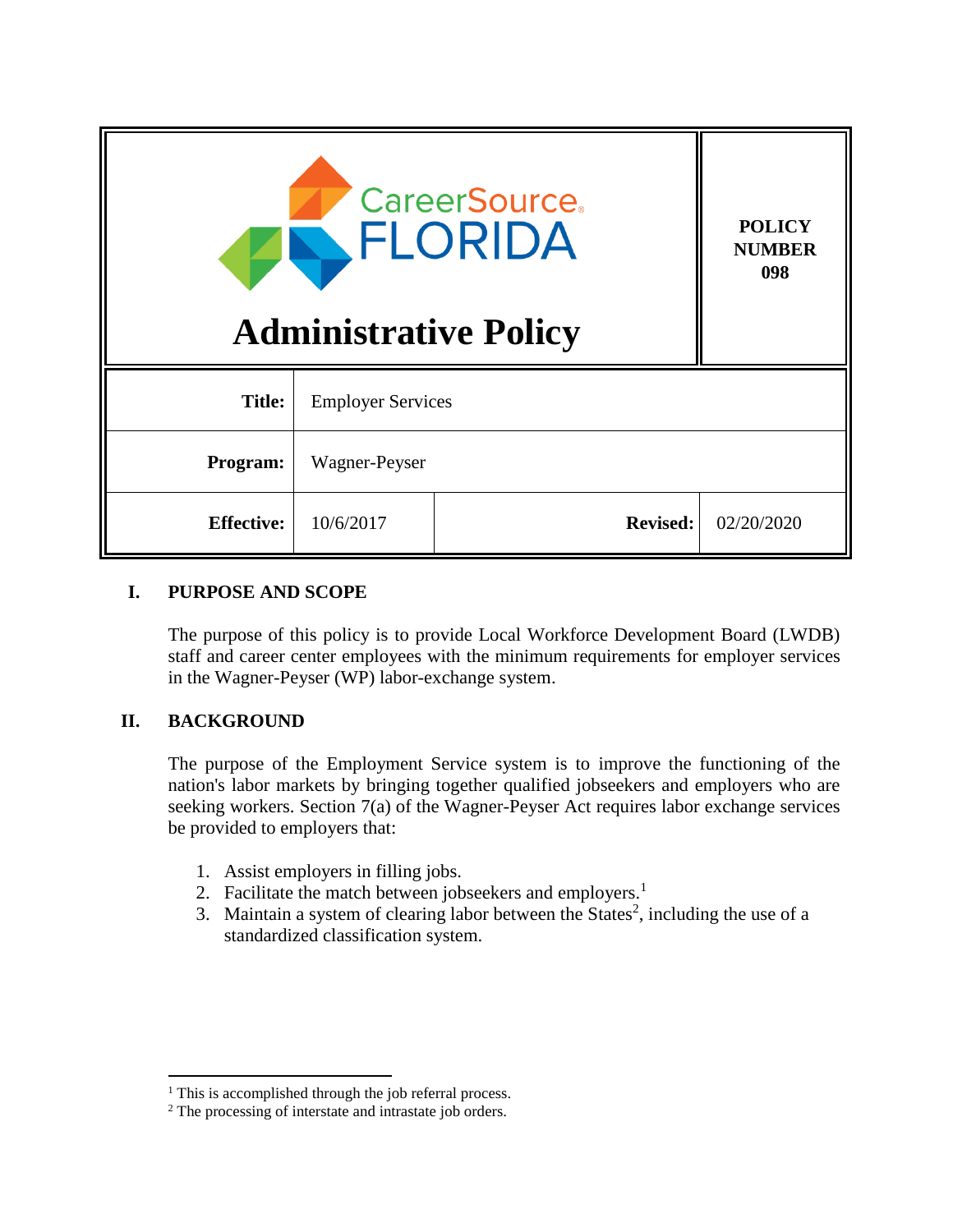# **III. AUTHORITY**

[Wagner-Peyser Act of 1933, as amended by the Workforce Investment Act of 1998 and](https://www.doleta.gov/programs/wagner-peyser-statute.cfm)  [the Workforce Innovation and Opportunity Act of 2014](https://www.doleta.gov/programs/wagner-peyser-statute.cfm)

[Workforce Innovation and Opportunity Act of 2014](https://www.gpo.gov/fdsys/pkg/PLAW-113publ128/pdf/PLAW-113publ128.pdf) [20 Code of Federal Regulations \(C.F.R.\)](http://www.ecfr.gov/cgi-bin/text-idx?SID=a57db84e2b52418ecd417e21f5e9c785&mc=true&tpl=/ecfrbrowse/Title20/20cfr651_main_02.tpl) Part 651.10, [652.207,](http://www.ecfr.gov/cgi-bin/text-idx?SID=a57db84e2b52418ecd417e21f5e9c785&mc=true&node=se20.3.652_1207&rgn=div8) [652.3,](http://www.ecfr.gov/cgi-bin/text-idx?SID=36d1e692cda892d4f9a462c78efd4214&mc=true&node=se20.3.652_13&rgn=div8) [678.435,](http://www.ecfr.gov/cgi-bin/text-idx?SID=6081557bba48929fe21ea9030d5a4814&mc=true&node=se20.4.678_1435&rgn=div8) [658.501,](http://www.ecfr.gov/cgi-bin/text-idx?SID=06b5e8fefa9897bb527bc614657f6613&mc=true&node=se20.4.658_1501&rgn=div8) [658.502,](https://www.ecfr.gov/cgi-bin/retrieveECFR?gp=1&SID=b731f6ab490a88bbc9ef7be4bd19c19c&ty=HTML&h=L&mc=true&r=SECTION&n=se20.4.658_1502) [658.503,](https://www.ecfr.gov/cgi-bin/retrieveECFR?gp=1&SID=b731f6ab490a88bbc9ef7be4bd19c19c&ty=HTML&h=L&mc=true&r=SECTION&n=se20.4.658_1503) [658.504](https://www.ecfr.gov/cgi-bin/retrieveECFR?gp=1&SID=707efbb6f72f9141e7eecf25ba1449d5&ty=HTML&h=L&mc=true&r=SECTION&n=se20.4.658_1504)

#### **IV. POLICIES AND PROCEDURES**

#### **A. Services to Employers**

LWDB staff must facilitate the match between jobseekers and employers by matching jobseeker skills and interests with employer job openings. Upon the employer's request, staff may:

- 1. Advertise employer job openings through Employ Florida.
- 2. Assist in the development of job order requirements.
- 3. Refer qualified jobseekers to available job openings.
- 4. Conduct jobseeker screening.
- 5. Provide recruitment assistance.
- 6. Assist with organizing and conducting job fairs.
- 7. Assist with filling hard-to-fill job orders.
- 8. Assist with job restructuring.
- 9. Provide rapid response to layoffs and business closures.
- 10. Provide assessment and testing.

LWDBs may also provide customized services upon the employer's request. Each LWDB's local operating plan must identify available customized services. Such services may include:

- 1. Customized screening and referral of qualified participants for training services.
- 2. Human resource consultation services, which may include:
	- i. Writing and/or reviewing job descriptions and employee handbooks.
	- ii. Assisting with developing performance evaluation and personnel policies.
	- iii. Creating orientation sessions for new workers.
	- iv. Honing job interviewing techniques for efficiency and compliance.
	- v. Analyzing employee turnover.
	- vi. Creating job accommodations and using assistive technologies.
	- vii. Explaining labor and employment laws to help employers comply with discrimination, wage/hour and safety/health regulations.
- 3. Providing customized labor market information for specific employers, sectors, industries or clusters.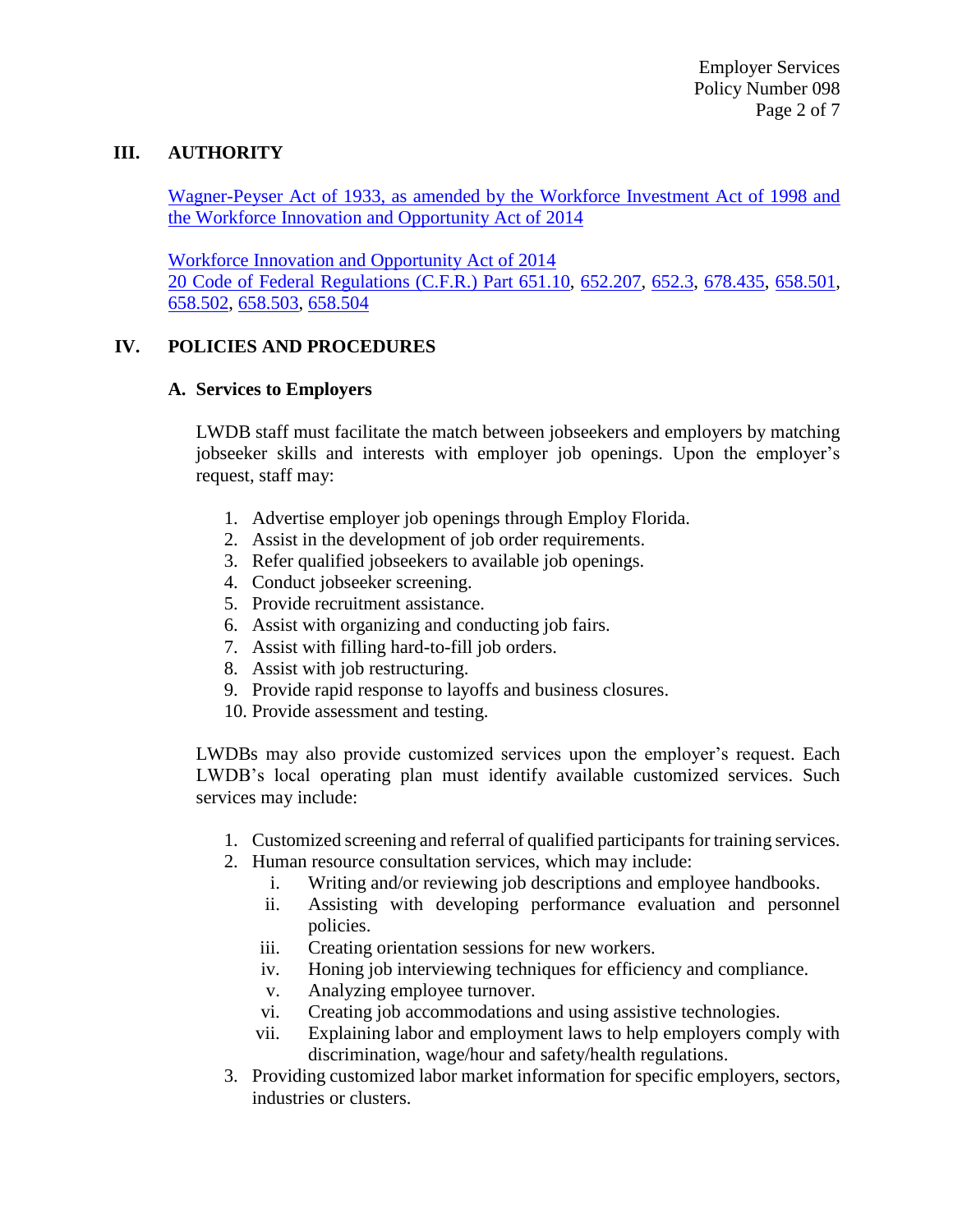4. Providing other customized services, as available.

#### **B. Employer Account Verification in Employ Florida**

LWDB staff must conduct an independent verification of a newly registered employer account prior to enabling an employer account or releasing any job order to jobseekers. LWDBs must have local policies and procedures in place to ensure sufficient vetting of employer accounts and job orders. Additionally, each LWDB must:

- 1. Verify the employer's registration information to include the business name, address, contact person and contact information. Methods of verification must include a phone call using the contact number listed on the company's website (not the one provided in the registration as it could be fraudulent), email inquiry, website review, and State of Florida's Department of State, Division of Corporations. If the employer fails to respond to the LWDB's phone call and email, the LWDB may conduct an onsite in person review. Verification of the registration must be documented in a case note.
- 2. For in-state employers, verify the Federal Employer Identification Number (FEIN)/Tax Identification Number (TIN) and entity's name on the [Department](http://search.sunbiz.org/Inquiry/CorporationSearch/ByName)  [of State, Division of Corporation's Sunbiz website](http://search.sunbiz.org/Inquiry/CorporationSearch/ByName) ("Sunbiz"). If the business is not registered in Sunbiz as required, do not enable or approve the employer's registration until such information is available for verification as described in Subsection IV.B.4. below.
- 3. For out-of-state employers, verify the FEIN/TIN and entity's name using the appropriate state's division of corporation's website. If the information is unavailable for verification, do not enable the registration until such information is available for verification as described in Subsection IV.B.4. below.
- 4. For in-state and out-of-state employers and government organizations that are not registered in Sunbiz or the appropriate state's division of corporation's website, the LWDB must request the employer or organization to provide official documentation from the Internal Revenue Service (IRS) showing the FEIN/TIN. Upon receipt, staff must case note the specific documentation provided and proceed with their normal verification process. An electronic copy of the documentation can be uploaded to the employer's account in Employ Florida or the hard copy can be kept in the physical file, as dictated by the LWDB's local operating procedures.
- 5. For staff assisted registration of employer accounts, staff must conduct a follow-up and final review via email or telephone with the employer to confirm the information listed in the registration is accurate and document the method used for the approval process in case notes for all staff assisted registration of employer accounts.
- 6. Review all submitted job orders for compliance with federal and state laws, and the *Employ Florida Terms and Conditions of Use*.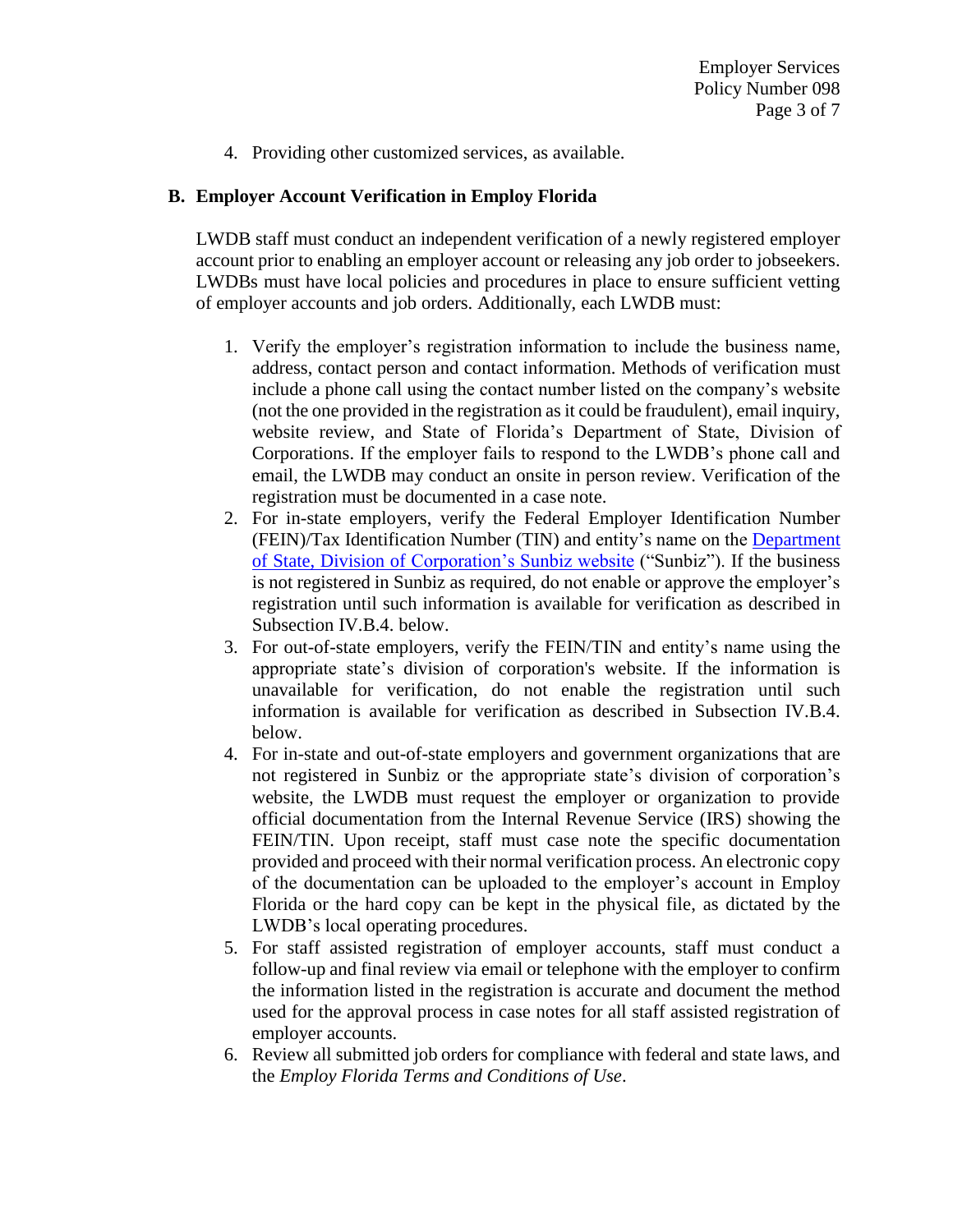Staff must enter a case note when verifying an employer that, at a minimum, includes the method of contact, the name and title of the contact (if applicable), whether the employer is registered in the appropriate state's corporations website, and the method used to verify the employer before an employer account is enabled in the system.

When an employer completes their registration in Employ Florida, the account status is automatically set to "Pending Verification". Employer accounts must be verified within two business days of the date of the initial registration. However, if the verification process cannot be completed within two business days, staff must place the employer's account in a "Not Verified" status. Upon placing an employer's account in a Not Verified status, staff must notify the employer of the action and ask the employer to correct the missing/needed information as soon as possible. The account must remain in Not Verified status until the employer's information is properly reviewed and verified in accordance with state and local policy. If the validity of an employer cannot be verified or if staff believes the account is suspicious in nature, staff must alert the LWDB manager. The LWDB manager must immediately elevate concerns of suspicious activity in Employ Florida to the Department of Economic Opportunity via email at: [EFAccountReferral@deo.myflorida.com.](mailto:EFAccountReferral@deo.myflorida.com)

# **C. Third-Party Agent Verification**

LWDBs must ensure job orders posted by third-party agents are in accordance with the *Employ Florida Terms and Conditions of Use*. Third-party agents that use the Employ Florida system to post job openings for an employer must:

- 1. Obtain the employer's written consent to post job orders on the Employ Florida website and provide it to LWDB prior to posting an open position. Upon receipt of the written consent, the LWDB must upload an electronic copy to the account and enter a case note stating the specific documentation provided and uploaded.
- 2. Use only the employer's name and FEIN to register an account, unless the thirdparty agent is the employing entity.
- 3. List the employer's address of record and contact information as the primary contact and list the third-party agent's address of record and contact information as the secondary contact for verification purposes. Note: the employer's address may be suppressed and hidden from jobseekers.
- 4. Meet the same verification requirements listed in Section B of this policy.

# **D. Discontinuation of Services**

Pursuant to [20 C.F.R.](https://www.ecfr.gov/cgi-bin/text-idx?SID=4176c47d2dc39876ccae000aecd71194&mc=true&node=sp20.4.658.f&rgn=div6) 658, a career center must initiate procedures to discontinue services to an employer or third-party agent in certain instances. Some reasons for discontinuing services include, but are not limited to, an employer or third-party agent who: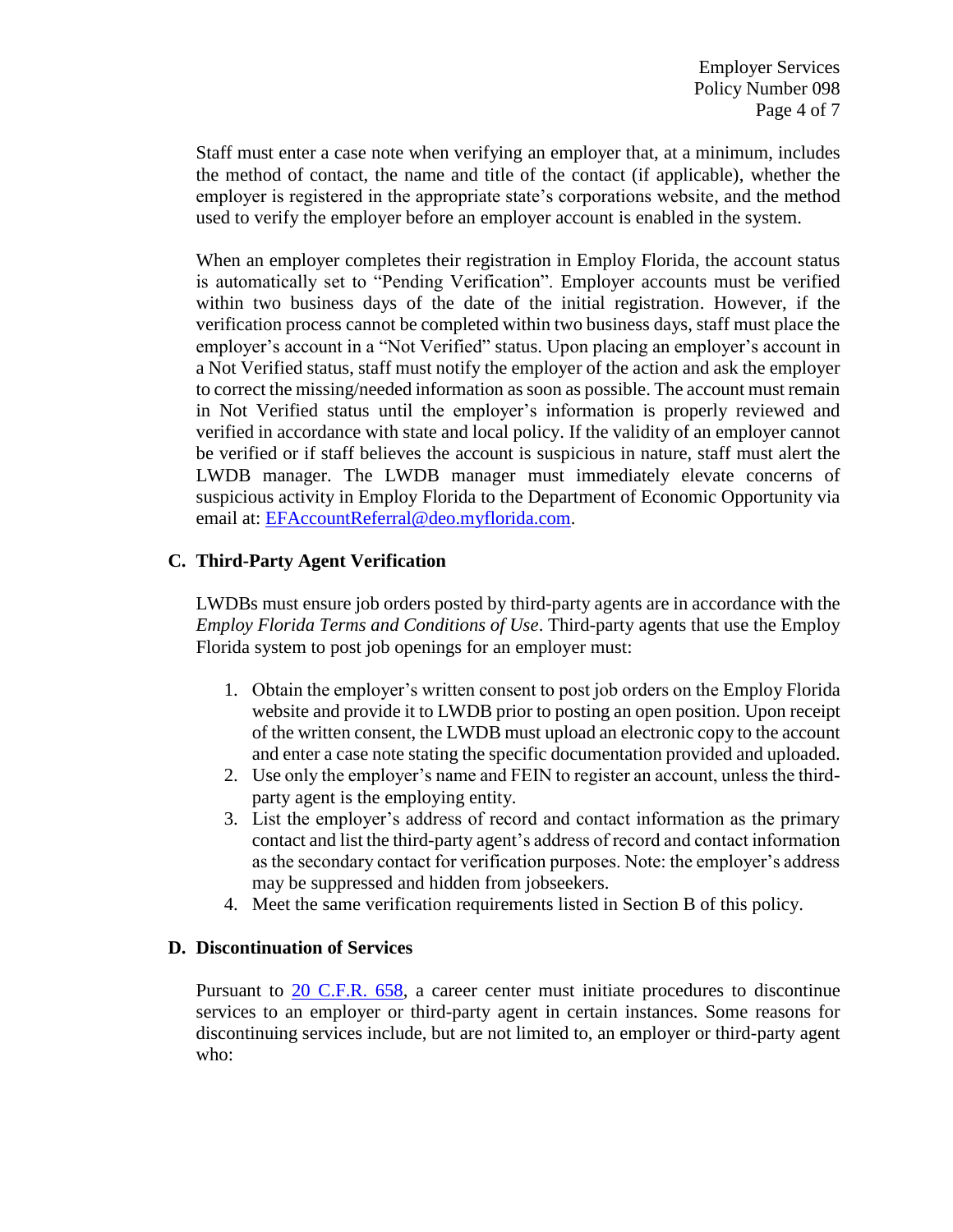- 1. Submits and refuses to alter or withdraw job orders containing specifications which are contrary to employment-related laws.
- 2. Submits job orders and refuses to provide assurances, in accordance with Agricultural Recruitment System requirements, that Agricultural Recruitment jobs offered are in compliance with employment-related laws.
- 3. Is found through field checks or otherwise to have either misrepresented the terms or conditions of the employment opportunity specified on job orders or failed to comply fully with assurances made on job orders.
- 4. Is found by an appropriate enforcement agency to have violated any employment-related laws and notification of the finding has been provided to the U.S. Department of Labor or the career center by that enforcement agency.
- 5. Is found to have violated Employment Service (ES) regulations pursuant to sec. 658.411.
- 6. Refuses to accept qualified workers referred through the clearance system.
- 7. Refuses to cooperate in the conduct of field checks conducted.
- 8. Repeatedly causes the initiation of the procedures for discontinuation of services.
- 9. Refuses to cooperate with the career center's request for verification.

Career center management must, after consultation with the Department of Economic Opportunity (DEO), discontinue services immediately if exhaustion of above procedures  $1 - 7$  would cause substantial harm to a significant number of workers.

Career center staff must also initiate procedures to discontinue services if the employer or third-party agent violates the *Employ Florida Terms and Conditions of Use*.

When discontinuing services, the career center must notify the employer in writing all employment services will be terminated within 20 working days, unless the employer satisfactorily addresses the concerns of the career center within the 20 days. If services are discontinued to an employer subject to Federal Contractor Job Listing Requirements, the career center must notify DEO immediately at [Wagner.Peyser@deo.myflorida.com.](mailto:Wagner.Peyser@deo.myflorida.com)

Services must be reinstated to an employer after discontinuation:

- 1. If the state is ordered to do so by a Federal Administrative Law Judge (ALJ) or Regional Administrator; or
- 2. If the employer provides adequate evidence that any policies, procedures or conditions responsible for the previous discontinuation of services have been corrected and that the same or similar circumstances are not likely to occur in the future; and
- 3. The employer has responded adequately to any findings of an enforcement agency, career center, or ETA, including restitution to the complainant and the payment of any fines, which were the basis of the discontinuation of the services.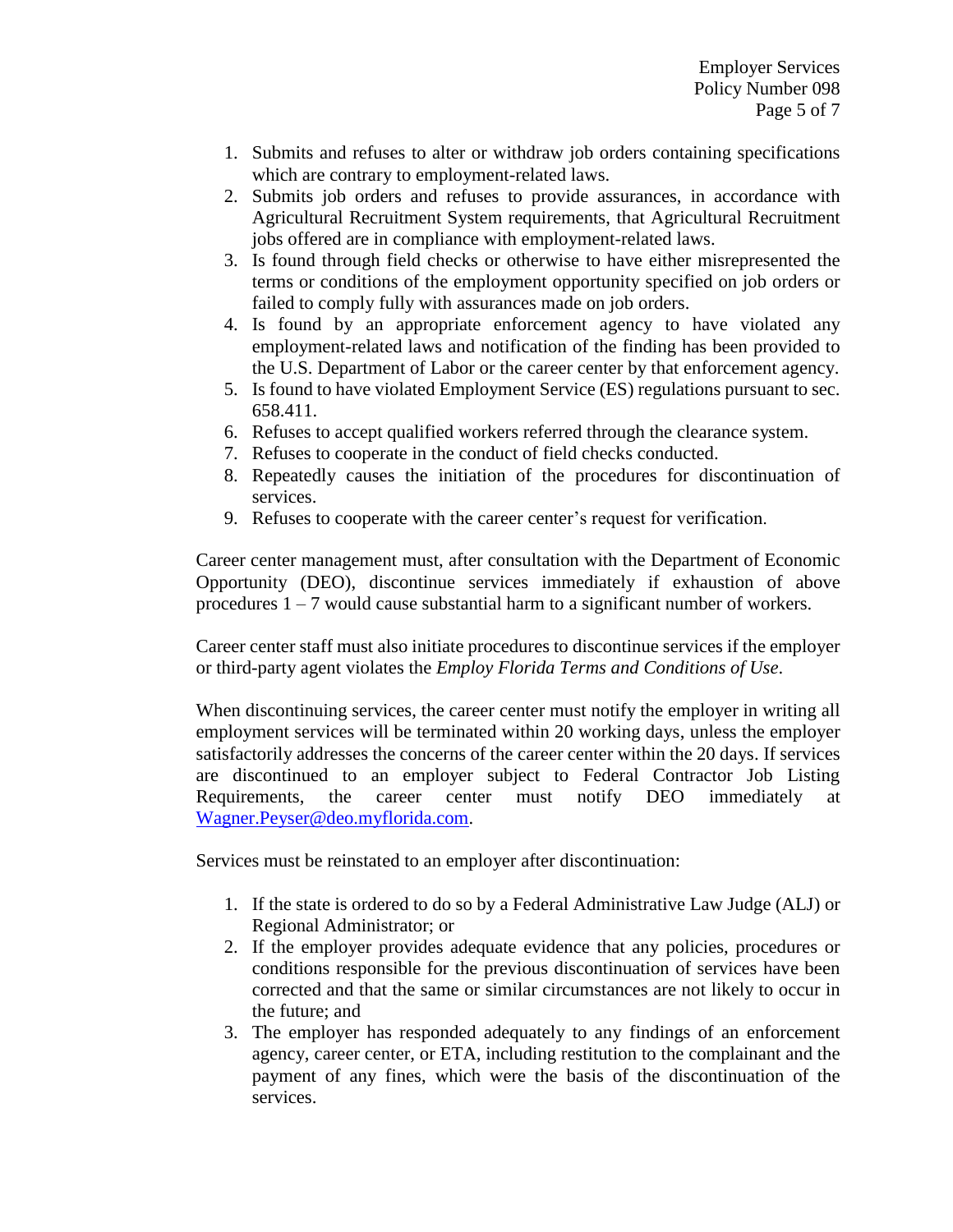The career center must notify the employer requesting reinstatement within 20 working days whether his/her request has been granted. If the career center denies the request for reinstatement, the basis for the denial must be specified and the employer must be notified that he/she may request a hearing within 20 working days.

The career center must reinstate services to an employer if ordered to do so by a state hearing official, Regional Administrator, or Federal ALJ as a result of a timely hearing request.

# **E. State and Local Monitoring**

Services and activities provided under WP must be monitored annually for compliance with WP requirements by DEO. DEO will monitor the requirements outlined in this policy and local operating procedures. Additionally, LWDBs must establish local monitoring policies and procedures that include, at minimum:

- 1. Roles of the employer and LWDB staff; and
- 2. Local monitoring procedures of Wagner-Peyser.

LWDBs must ensure participating providers agree to cooperate with monitoring efforts by the state and/or LWDB and adhere to all other applicable local, state and federal rules and regulations.

# **V. DEFINITIONS**

- 1. **Employer –** As defined in 20 C.F.R. 651.10**,** a person, firm, corporation, or other association or organization which currently has a location within the United States to which U.S. workers may be referred for employment, and which proposes to employ a worker at a place within the United States and which has an employer relationship with respect to employees under this subpart as indicated by the fact that it hires, pays, fires, supervises and otherwise controls the work of such employees. An association of employers is considered an employer if it has all of the indicia of an employer set forth in this definition.
- 2. **Job Opening –** A single job opportunity for which the career center has on file a request to select and refer participants.
- 3. **Job Referral -** The act of facilitating the match between qualified jobseekers and employers with job openings; and the recording of such referral in Employ Florida. Prior to referring a jobseeker to a job opening, LWDB staff must ensure the jobseeker's qualifications match the minimum requirements listed in the job order by reviewing the jobseeker's skills, abilities, prior work experience, education and training, certifications/licensure against the requirements of the job order.